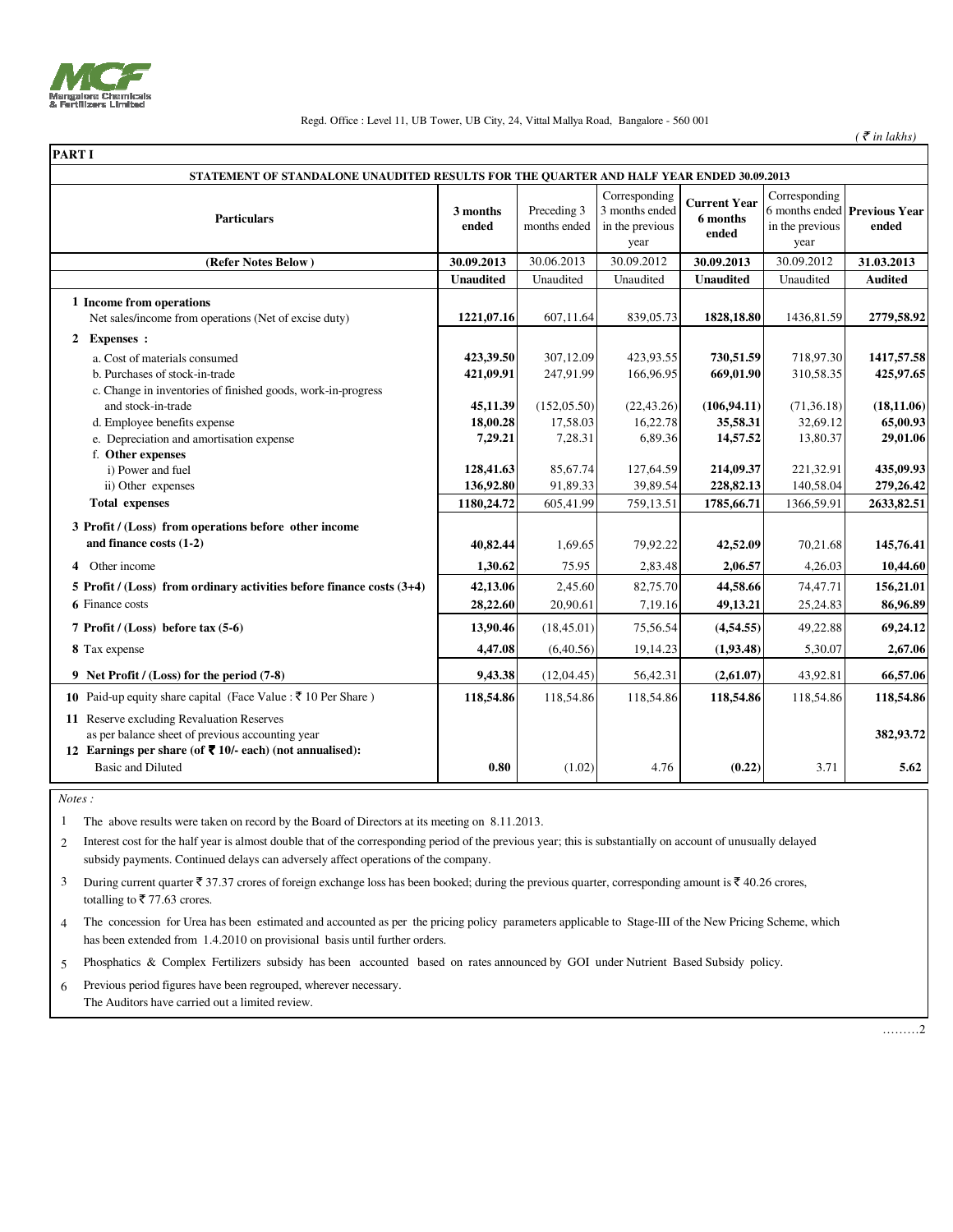

| <b>PART II</b> |                                                                                                                                                                             |                     |                              |                                                            |                                          |                                          |                                       |
|----------------|-----------------------------------------------------------------------------------------------------------------------------------------------------------------------------|---------------------|------------------------------|------------------------------------------------------------|------------------------------------------|------------------------------------------|---------------------------------------|
|                | SELECT INFORMATION FOR THE QUARTER ENDED 30.09.2013                                                                                                                         |                     |                              |                                                            |                                          |                                          |                                       |
|                | <b>Particulars</b>                                                                                                                                                          | 3 months<br>ended   | Preceeding 3<br>months ended | Corresponding<br>3 months ended<br>in the previous<br>year | <b>Current Year</b><br>6 months<br>ended | Corresponding<br>in the previous<br>year | 9 months ended Previous Year<br>ended |
|                |                                                                                                                                                                             | 30.09.2013          | 30.06.2013                   | 30.09.2012                                                 | 30.09.2013                               | 30.09.2012                               | 31.03.2013                            |
| A<br>-1        | <b>PARTICULARS OF SHAREHOLDING</b><br>Public shareholding<br>- Number of shares<br>- Percentage of shareholding                                                             | 92,466,104<br>78.02 | 92,438,375<br>78.00          | 82,438,375<br>69.56                                        | 92,466,104<br>78.02                      | 82,438,375<br>69.56                      | 9,24,38,375<br>78.00                  |
| $\overline{2}$ | Promoters and Promoter Group Shareholding<br>a) Pledged / Encumbered<br>- Number of shares                                                                                  | 13,753,881          | 14,961,610                   | 3,19,88,438                                                | 13,753,881                               | 3,19,88,438                              | 14,961,610                            |
|                | - Percentage of shares (as a % of the total<br>shareholding of promoter and promoter group)<br>- Percentage of shares (as a % of the total<br>share capital of the company) | 52.80<br>11.61      | 57.38<br>12.62               | 88.67<br>26.99                                             | 52.80<br>11.61                           | 88.67<br>26.99                           | 57.38<br>12.62                        |
|                | b) Non-encumbered<br>- Number of shares<br>- Percentage of shares (as a % of the total<br>shareholding of Promoter and Promoter group)                                      | 12,295,165<br>47.20 | 11,115,165<br>42.62          | 40,88,337<br>11.33                                         | 12,295,165<br>47.20                      | 40,88,337<br>11.33                       | 11,115,165<br>42.62                   |
|                | - Percentage of shares (as a % of the total<br>share capital of the company)                                                                                                | 10.37               | 9.38                         | 3.45                                                       | 10.37                                    | 3.45                                     | 9.38                                  |

|   | Particulars                                                                                                                                                 | For the quarter<br>ended<br>30.09.2013 |
|---|-------------------------------------------------------------------------------------------------------------------------------------------------------------|----------------------------------------|
| R | <b>INVESTOR COMPLAINTS</b>                                                                                                                                  |                                        |
|   | Pending at the beginning of the quarter<br>Received during the quarter<br>Disposed off during the quarter<br>Remaining unresolved at the end of the quarter | Nil<br>13<br>13<br>Nil                 |

…….3

Page 2